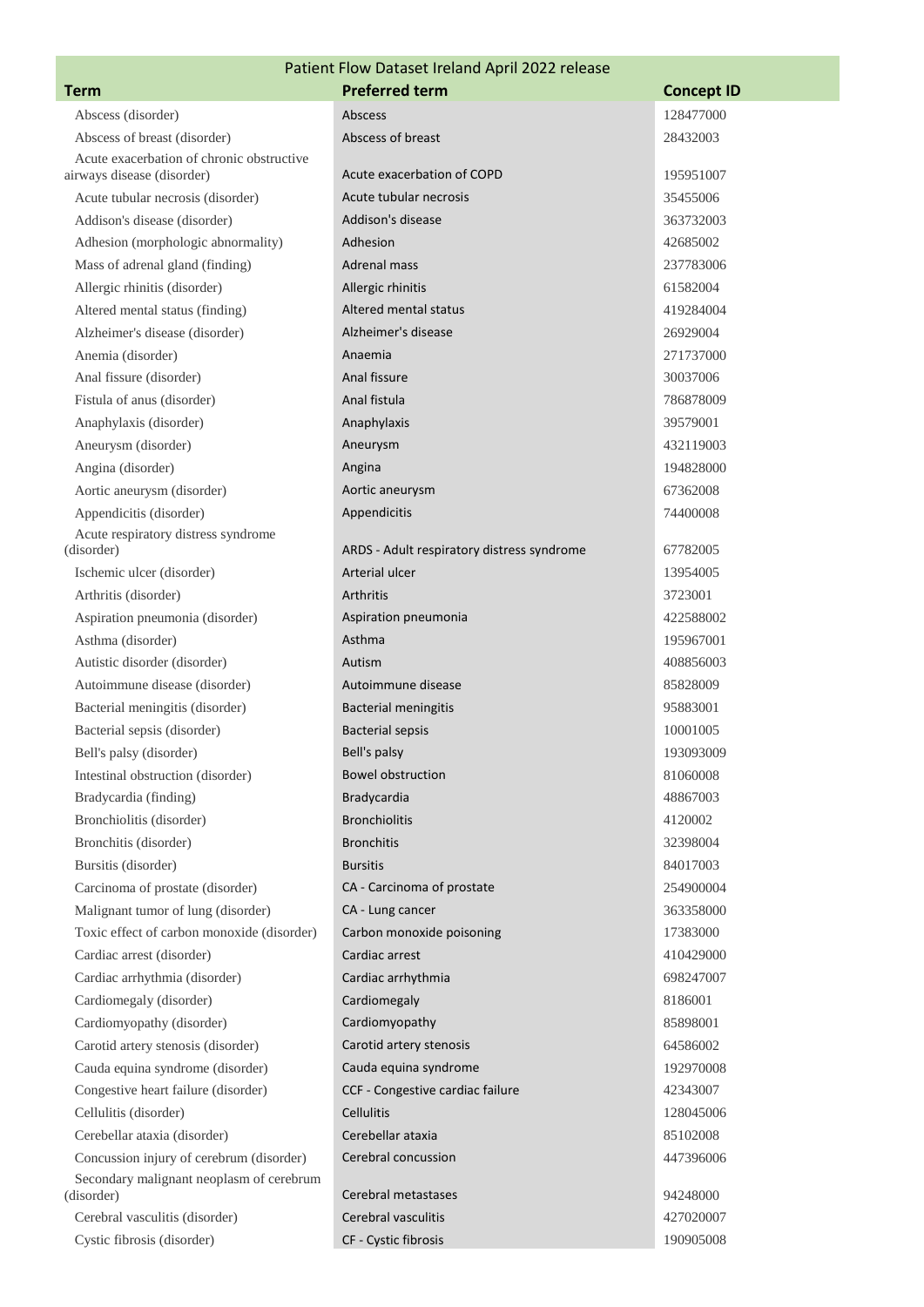| Chest pain (finding)                                                            | Chest pain                         | 29857009  |
|---------------------------------------------------------------------------------|------------------------------------|-----------|
| Genus Chlamydia (organism)                                                      | Chlamydia                          | 16241000  |
| Cholangitis (disorder)                                                          | Cholangitis                        | 82403002  |
| Cholecystitis (disorder)                                                        | Cholecystitis                      | 76581006  |
| Chronic acquired lymphedema (disorder)                                          | Chronic acquired lymphoedema       | 28590005  |
| Chronic failure of small intestine (disorder)                                   | Chronic intestinal failure         | 716665002 |
| Chronic lymphoid leukemia, disease<br>(disorder)                                | Chronic lymphoid leukemia          | 92814006  |
| Chronic primary headache (disorder)                                             | Chronic primary headache           | 762592003 |
| Cirrhosis of liver (disorder)                                                   | Cirrhosis of liver                 | 19943007  |
| Jakob-Creutzfeldt disease (disorder)                                            | CJD - Creutzfeldt-Jakob disease    | 792004    |
| Chronic kidney disease (disorder)                                               | CKD - chronic kidney disease       | 709044004 |
| Clostridioides difficile (organism)                                             | Clostridioides difficile           | 5933001   |
| Chronic myeloid leukemia, disease<br>(disorder)                                 | CML - Chronic myeloid leukaemia    | 92818009  |
| Colitis (disorder)                                                              | Colitis                            | 64226004  |
| Colles' fracture (disorder)                                                     | Colles' fracture                   | 123971006 |
| Clouded consciousness (finding)                                                 | Confusion                          | 40917007  |
| Conjunctivitis (disorder)                                                       | Conjunctivitis                     | 9826008   |
|                                                                                 |                                    |           |
| Disease caused by severe acute respiratory<br>syndrome coronavirus 2 (disorder) | COVID-19                           | 840539006 |
| Chronic renal failure syndrome (disorder)                                       | <b>CRF</b> - Chronic renal failure | 90688005  |
| Crohn's disease (disorder)                                                      | Crohn's disease                    | 34000006  |
| Croup (disorder)                                                                | Croup                              | 71186008  |
| Cyanosis (finding)                                                              | Cyanosis                           | 3415004   |
| Deep venous thrombosis (disorder)                                               | Deep venous thrombosis             | 128053003 |
| Delirium (disorder)                                                             | Delirium                           | 2776000   |
| Diarrhea (finding)                                                              | Diarrhoea                          | 62315008  |
| Ketoacidosis due to diabetes mellitus                                           |                                    |           |
| (disorder)                                                                      | DKA - diabetic ketoacidosis        | 420422005 |
| Ulcer of duodenum (disorder)                                                    | DU - Duodenal ulcer                | 51868009  |
| Dysphagia (disorder)                                                            | Dysphagia                          | 40739000  |
| Dysphasia (finding)                                                             | Dysphasia                          | 20301004  |
| Genus Ebolavirus (organism)                                                     | Ebolavirus                         | 424206003 |
| Ectopic (qualifier value)                                                       | Ectopic                            | 298109001 |
| Emphysema (morphologic abnormality)                                             | Emphysema                          | 49158009  |
| Empyema (disorder)                                                              | Empyema                            | 312682007 |
| Encephalitis (disorder)                                                         | Encephalitis                       | 45170000  |
| Endocarditis (disorder)                                                         | Endocarditis                       | 56819008  |
| Epilepsy (disorder)                                                             | Epilepsy                           | 84757009  |
| Bleeding from nose (finding)                                                    | Epistaxis                          | 249366005 |
| Erythema (finding)                                                              | Erythema                           | 247441003 |
| Syncope (finding)                                                               | Faint                              | 271594007 |
| Fasciitis (disorder)                                                            | <b>Fasciitis</b>                   | 36948007  |
| Fistula (disorder)                                                              | Fistula                            | 428794004 |
| Influenza (disorder)                                                            | Flu                                | 6142004   |
| Fracture of bone (disorder)                                                     | Fracture of bone                   | 125605004 |
| Fracture, comminuted (morphologic                                               |                                    |           |
| abnormality)                                                                    | Fracture, comminuted               | 13321001  |
| Gallbladder calculus (disorder)                                                 | Gallstone                          | 235919008 |
| Inflammation of stomach and intestine<br>(disorder)                             | Gastroenteritis                    | 25374005  |
|                                                                                 |                                    |           |

 $\sim$ 

Gastroesophageal reflux disease (disorder) GORD - Gastro-oesophageal reflux disease 235595009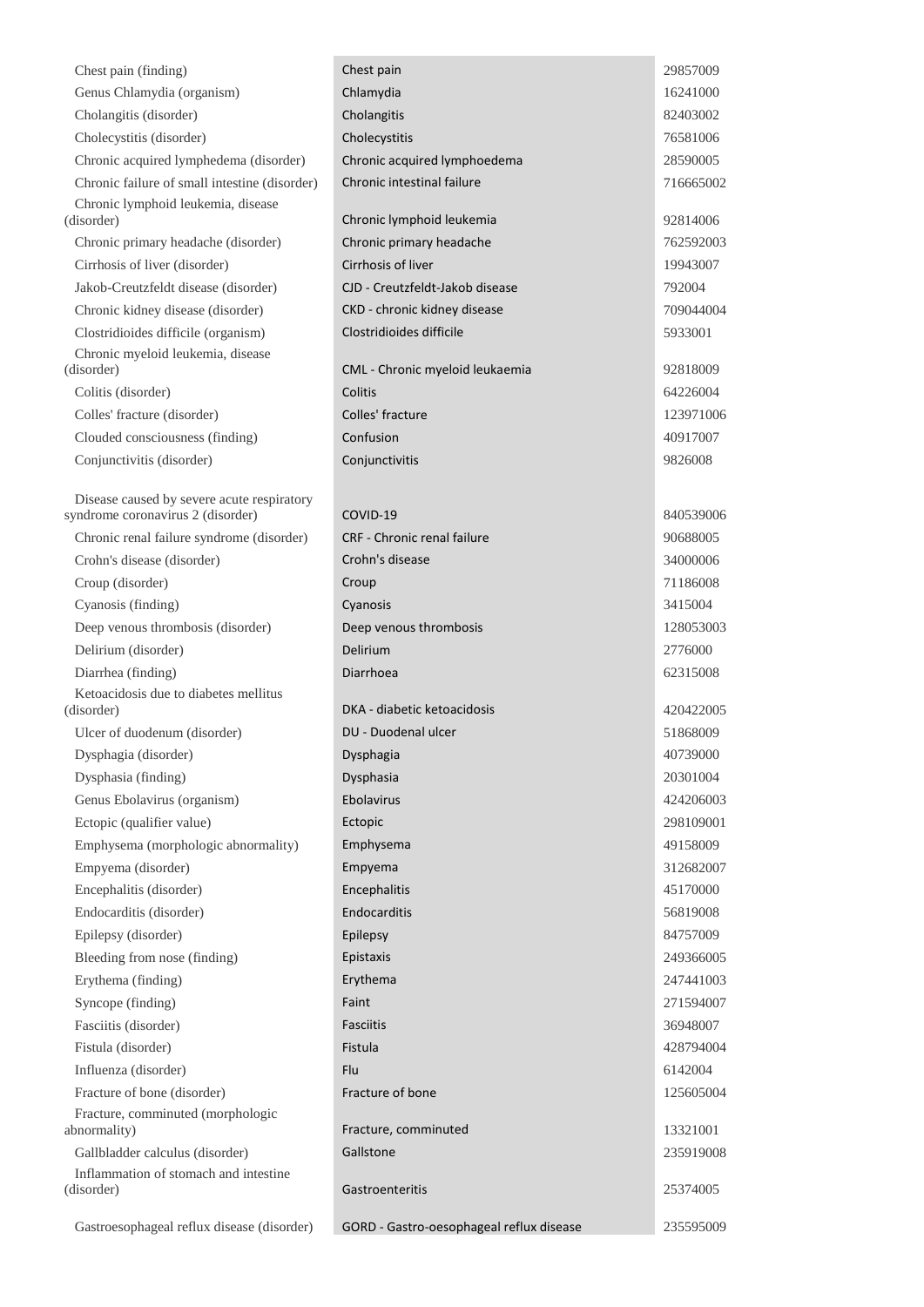| Graves' disease (disorder)                     | Graves' disease               | 353295004 |
|------------------------------------------------|-------------------------------|-----------|
| Greenstick fracture (morphologic               |                               |           |
| abnormality)                                   | <b>Greenstick fracture</b>    | 442085002 |
| Guillain-Barré syndrome (disorder)             | Guillain-Barré syndrome       | 40956001  |
| History of malignant neoplasm (situation)      | H/O: cancer                   | 266987004 |
| Hemangioma (disorder)                          | Haemangioma                   | 400210000 |
| Hematemesis (disorder)                         | Haematemesis                  | 8765009   |
| Hematoma (disorder)                            | Haematoma                     | 385494008 |
| Blood in urine (finding)                       | Haematuria                    | 34436003  |
| Hemochromatosis (disorder)                     | Haemochromatosis              | 399187006 |
| Hemoptysis (finding)                           | Haemoptysis                   | 66857006  |
| Hemorrhoids (disorder)                         | Haemorrhoids                  | 70153002  |
| Myocardial infarction (disorder)               | Heart attack                  | 22298006  |
| Heart block (disorder)                         | <b>Heart block</b>            | 233916004 |
| Hemiparesis (disorder)                         | Hemiparesis                   | 20022000  |
| Hemiplegia (disorder)                          | Hemiplegia                    | 50582007  |
| Inflammatory disease of liver (disorder)       | Hepatitis                     | 128241005 |
| Viral hepatitis, type A (disorder)             | <b>Hepatitis A</b>            | 40468003  |
| Viral hepatitis type B (disorder)              | <b>Hepatitis B</b>            | 66071002  |
| Viral hepatitis type C (disorder)              | Hepatitis C                   | 50711007  |
| Herpes simplex (disorder)                      | Herpes simplex                | 88594005  |
| Hodgkin's disease (disorder)                   | Hodgkin's lymphoma            | 118599009 |
| Horner's syndrome pupil (disorder)             | Horner's syndrome pupil       | 271730003 |
| Huntington's chorea (disorder)                 | Huntington's disease          | 58756001  |
| Hydrocephalus (disorder)                       | Hydrocephalus                 | 230745008 |
| Hydronephrosis (disorder)                      | Hydronephrosis                | 43064006  |
| Hypercholesterolemia (disorder)                | Hypercholesterolaemia         | 13644009  |
| Hyperlipidemia (disorder)                      | Hyperlipidaemia               | 55822004  |
| Hypertensive disorder, systemic arterial       |                               |           |
| (disorder)                                     | Hypertension                  | 38341003  |
| Hypoglycemia (disorder)                        | Hypoglycaemia                 | 302866003 |
| Hypokalemia (disorder)                         | Hypokalaemia                  | 43339004  |
| Hyponatremia (disorder)                        | Hyponatraemia                 | 89627008  |
| Low blood pressure (disorder)                  | Hypotension                   | 45007003  |
| Hypothyroidism (disorder)                      | Hypothyroidism                | 40930008  |
| Hypoxia (disorder)                             | Hypoxia                       | 389086002 |
| Ischemic heart disease (disorder)              | IHD - Ischaemic heart disease | 414545008 |
| Incisional hernia (disorder)                   | Incisional hernia             | 236037000 |
| Inguinal hernia (disorder)                     | Inguinal hernia               | 396232000 |
| Irritable bowel syndrome (disorder)            | Irritable bowel               | 10743008  |
| Vascular insufficiency of intestine (disorder) | Ischaemic bowel disease       | 82196007  |
| Ischemic stroke (disorder)                     | Ischaemic stroke              | 422504002 |
| Jaundice (finding)                             | Jaundice                      | 18165001  |
| Kidney stone (disorder)                        | Kidney stone                  | 95570007  |
| Large bowel obstruction (disorder)             | Large bowel obstruction       | 281254000 |
| Ulcer of lower extremity (disorder)            | Leg ulcer                     | 95344007  |
| Legionella pneumonia (disorder)                | Legionnaire's disease         | 195889001 |
| Lethargy (finding)                             | Lethargy                      | 214264003 |
| Liver function tests abnormal (finding)        | Liver function tests abnormal | 166603001 |
| Hepatic necrosis (disorder)                    | Liver necrosis                | 87248009  |
| Loss of appetite (finding)                     | Loss of appetite              | 79890006  |
| Loss of consciousness (finding)                | Loss of consciousness         | 419045004 |
| Lyme disease (disorder)                        | Lyme disease                  | 23502006  |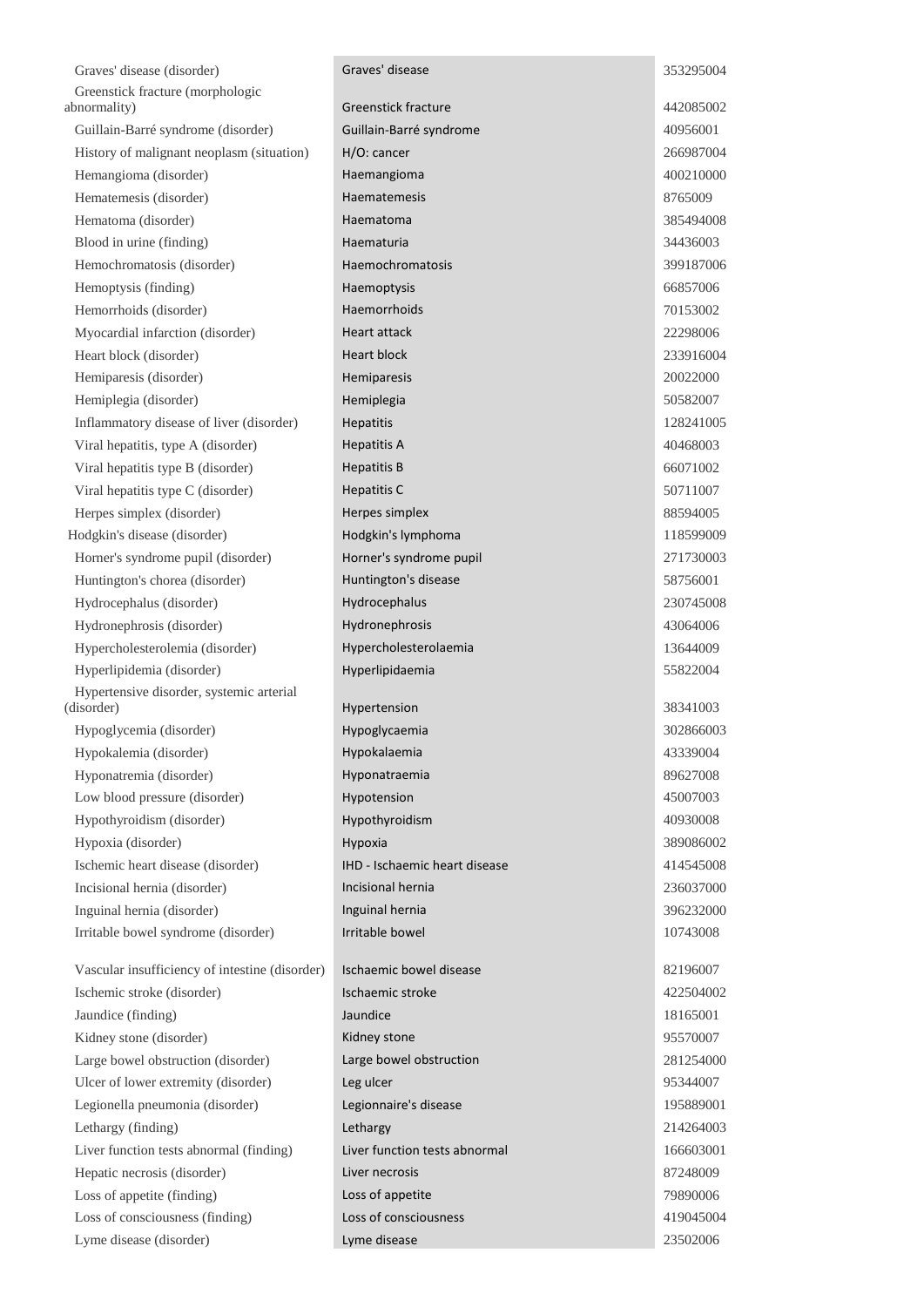| Lymphadenopathy (disorder)                                                      | Lymphadenopathy                   | 30746006   |
|---------------------------------------------------------------------------------|-----------------------------------|------------|
| Malignant lymphoma (disorder)                                                   | Lymphoma                          | 118600007  |
| Malignant neoplasm, primary (morphologic<br>abnormality)                        | Malignancy                        | 86049000   |
| Malignant melanoma (disorder)                                                   | Malignant melanoma                | 372244006  |
| Ménière's disease (disorder)                                                    | Ménière's disease                 | 13445001   |
| Meningitis (disorder)                                                           | Meningitis                        | 7180009    |
|                                                                                 |                                   |            |
| Meningococcal infectious disease (disorder)                                     | Meningococcal infectious disease  | 23511006   |
| Menorrhagia (finding)                                                           | Menorrhagia                       | 386692008  |
| Migraine (disorder)                                                             | Migraine                          | 37796009   |
| Mitral valve regurgitation (disorder)                                           | Mitral regurgitation              | 48724000   |
| Mitral valve stenosis (disorder)                                                | Mitral stenosis                   | 79619009   |
| Motor neuron disease (disorder)                                                 | Motor neuron disease              | 37340000   |
| Multiple sclerosis (disorder)                                                   | Multiple sclerosis                | 24700007   |
| Myasthenia gravis (disorder)                                                    | Myasthenia gravis                 | 91637004   |
| Narcolepsy (disorder)                                                           | Narcolepsy                        | 60380001   |
| Necrotizing fasciitis (disorder)                                                | Necrotising fasciitis             | 52486002   |
| Neuropathy (disorder)                                                           | Neuropathy                        | 386033004  |
| Neutropenia (finding)                                                           | Neutropenia                       | 165517008  |
| Fracture of neck of femur (disorder)                                            | NOF - Fracture of neck of femur   | 5913000    |
| Non-Hodgkin's lymphoma (disorder)                                               | Non-Hodgkin's lymphoma (clinical) | 118601006  |
| Edema (finding)                                                                 | Oedema                            | 267038008  |
| Optic neuritis (disorder)                                                       | Optic neuritis                    | 66760008   |
| Osteoarthritis (disorder)                                                       | Osteoarthritis                    | 396275006  |
| Osteomyelitis (disorder)                                                        | Osteomyelitis                     | 60168000   |
| Osteoporosis (disorder)                                                         | Osteoporosis                      | 64859006   |
| Malignant tumor of ovary (disorder)                                             | Ovarian cancer                    | 363443007  |
| Overdose (disorder)                                                             | Overdose                          | 1149222004 |
| Osteitis deformans (disorder)                                                   | Paget's disease of bone           | 2089002    |
| Palpitations (finding)                                                          | Palpitations                      | 80313002   |
| Pancreatitis (disorder)                                                         | Pancreatitis                      | 75694006   |
| Acetaminophen overdose (disorder)                                               | Paracetamol overdose              | 295124009  |
| Paralysis (finding)                                                             | Paralysis                         | 44695005   |
| Parkinson's disease (disorder)                                                  | Parkinson's disease               | 49049000   |
| Paroxysmal atrial fibrillation (disorder)                                       | Paroxysmal atrial fibrillation    | 282825002  |
| Peptic ulcer (disorder)                                                         | Peptic ulcer                      | 13200003   |
| Pericardial effusion (disorder)                                                 | Pericardial effusion              | 373945007  |
| Cardiac tamponade (disorder)                                                    | Pericardial tamponade             | 35304003   |
| Pericarditis (disorder)                                                         | Pericarditis                      | 3238004    |
| Peritonitis (disorder)                                                          | Peritonitis                       | 48661000   |
| Phlebitis (disorder)                                                            | Phlebitis                         | 61599003   |
| Abscess of skin and/or subcutaneous tissue<br>caused by ingrown hair (disorder) | <b>Pilonidal abscess</b>          | 866000008  |
| Hair sinus (disorder)                                                           | Pilonidal sinus                   | 238496008  |
| Plantar fasciitis (disorder)                                                    | <b>Plantar fasciitis</b>          | 202882003  |
| Pleural effusion (disorder)                                                     | Pleural effusion                  | 60046008   |
| Pneumonia (disorder)                                                            | Pneumonia                         | 233604007  |
| Pneumothorax (disorder)                                                         | Pneumothorax                      | 36118008   |
| Prepubertal anorexia nervosa (disorder)                                         | Prepubertal anorexia nervosa      | 1186723008 |
| Psoriasis (disorder)                                                            | Psoriasis                         | 9014002    |
| Psychotic disorder (disorder)                                                   | Psychosis                         | 69322001   |
| Pulmonary embolism (disorder)                                                   | Pulmonary embolism                | 59282003   |
| Pyelonephritis (disorder)                                                       | Pyelonephritis                    | 45816000   |
|                                                                                 |                                   |            |